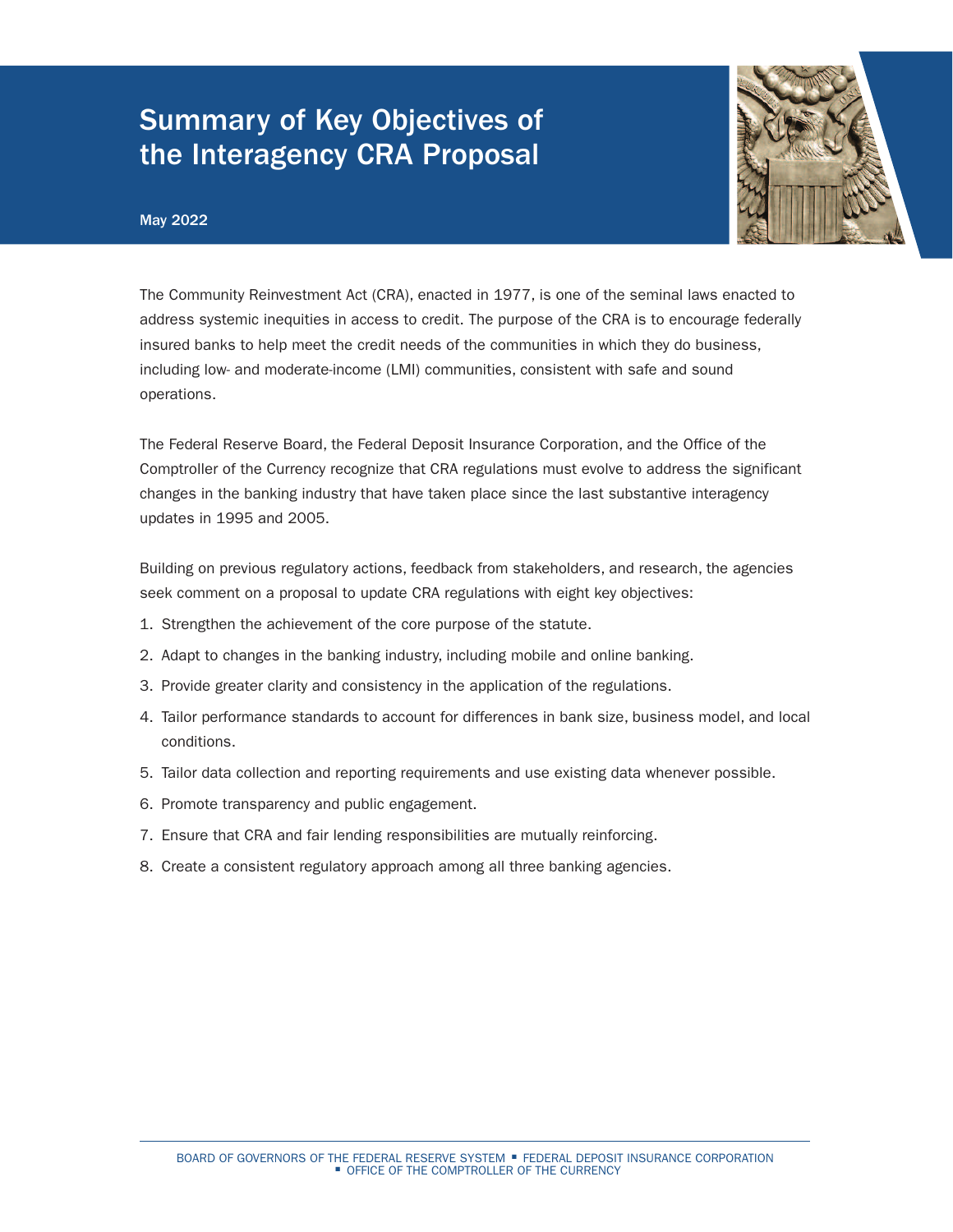## 1. Strengthen the Achievement of the Core Purpose of the Statute

The proposal seeks to ensure that the CRA continues to be a strong and effective tool to support a robust and inclusive financial services industry. To achieve this objective, the proposal

### • evaluates bank engagement across geographies and activities

- Under the proposal, the agencies would conduct separate assessments of large bank activities using four tests: 1) retail lending, 2) retail services and products, 3) community development financing, and 4) community development services.
- It proposes a comprehensive evaluation of large bank retail lending—where banks have branches, where they have concentrations of mortgage and small business loans outside of their branch networks, and outside retail lending at the institution level.
- It proposes a comprehensive evaluation of large bank community development financing performance—both within a bank's branch network and outside these areas, as part of state, multistate metropolitan statistical area, and institution-level ratings.
- promotes financial inclusion
	- It proposes to strengthen provisions to support investments, loans, and other activities undertaken in cooperation with minority depository institutions, women's depository institutions, low-income credit unions, and Treasury Department-certified community development financial institutions, all of which have a history of meeting the credit needs of LMI and minority communities.
	- It proposes clarifying eligible community development activities, including activities in Native Land Areas and in non-metropolitan areas.
	- It proposes impact review factors for community development activities, such as activities in persistent poverty counties and activities that support small business or farms with annual revenues of \$250,000 or less.
	- It proposes to evaluate responsive credit products consistent with safe and sound lending for all large banks.
	- It proposes to evaluate digital and other non-branch delivery systems, and deposit products responsive to the needs of LMI communities for large banks with assets of over \$10 billion.

#### • provides for HMDA data disclosures

– It proposes to provide additional information to the public in CRA performance evaluations for large banks, for disclosure purposes only, by leveraging existing data available under the Home Mortgage Disclosure Act (HMDA). Under the proposal, the agencies would publish existing HMDA data on home mortgage loan originations and applications by borrower race and ethnicity in each of a bank's assessment areas, which would increase the transparency of a bank's mortgage lending operations.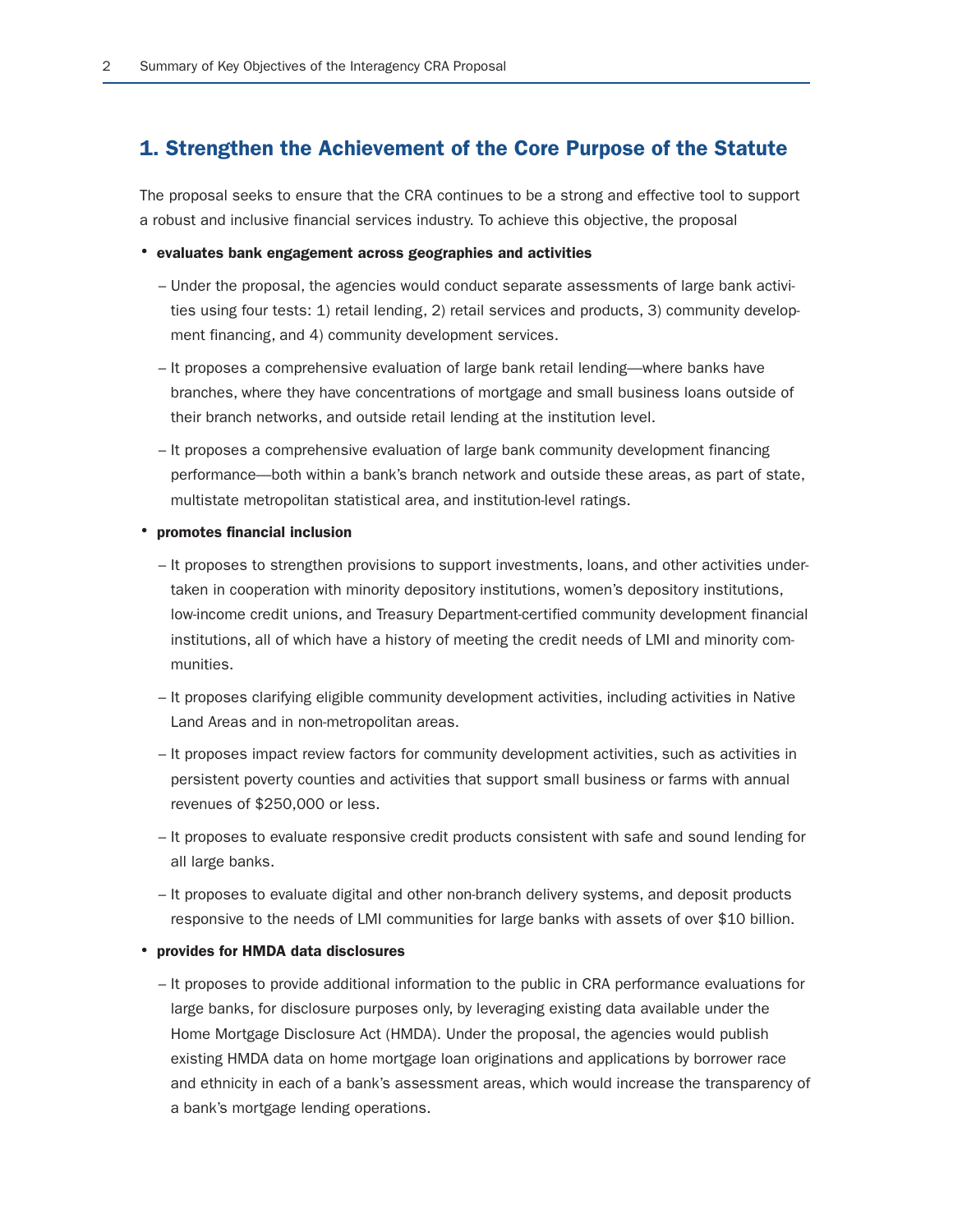# 2. Adapt to Changes in the Banking Industry, Including Mobile and Online Banking

The proposal recognizes the significant changes in how banking services are delivered, including through the use of internet and mobile banking and hybrid models that combine physical footprints with online lending. To achieve this objective, the proposal

- updates assessment areas while maintaining a focus on branch-based assessment areas
	- It proposes to update CRA assessment areas to capture the activities of banks where they do business outside of branch networks, while also maintaining a focus on branches given their importance to individuals and communities.
- establishes a tailored assessment area approach
	- The proposal differentiates between where banks will be assessed for retail lending activities and community development financing. The proposal would create new retail lending assessment areas for large banks based on concentrations of bank mortgage and small business lending outside of facility-based assessment areas. Additionally, the proposal provides greater certainty for community development financing conducted outside of facility-based assessment areas while maintaining expectations in each of a bank's facility-based assessment areas.

# 3. Provide Greater Clarity and Consistency in the Application of the Regulations

The proposal addresses feedback on the need for more clarity and consistency in the application of CRA regulations. To achieve this objective, the proposal

- introduces the use of standardized metrics in CRA evaluations
	- These proposed metrics would allow banks to assess their own performance relative to published benchmarks on an ongoing basis. Benchmarks would be tailored to local market conditions and are intended to adjust to reflect changes over the business cycle.
- clarifies eligible CRA activities focused on LMI communitiesand non-metropolitan communities
	- While retaining a focus on LMI communities, the proposal seeks to provide greater certainty about qualifying community development activities, including through the proposed publication of an illustrative and non-exhaustive list of qualifying community development activities and through a proposed confirmation process.
	- The proposal includes provisions specific to bank lending and services in rural areas and Native Land Areas; and seeks to clarify and broaden eligibility for bank community development service activities in non-metropolitan counties.
	- It clarifies eligible activities for naturally occurring affordable housing and economic development activities.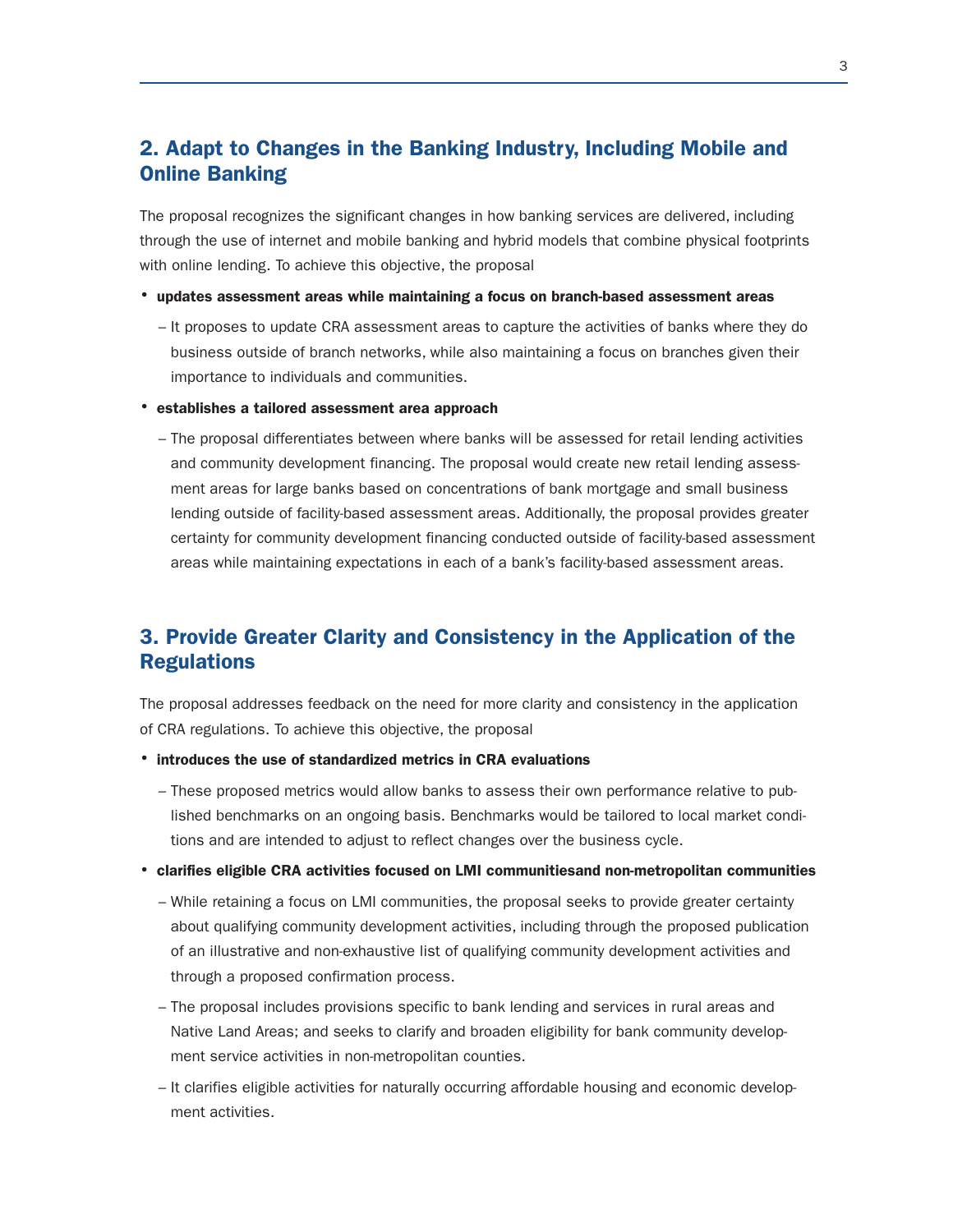# 4. Tailor Performance Standards to Account for Differences in Bank Size, Business Model, and Local Conditions

The proposal is tailored to differences in bank size and business models. To achieve this objective, the proposal

- updates asset size thresholds for small, intermediate, and large banks to account for changes in the banking industry;
- allows small banks to choose whether to have their retail lending activities evaluated under the current framework or opt into the new framework. Small banks that elect the new framework would be assessed solely under the new Retail Lending Test;
- evaluates intermediate banks under the new Retail Lending Test and the status quo community development evaluation approach, with the ability to opt-in to the new Community Development Financing Test;
- evaluates large banks on four performance tests to assess their activities in retail lending, retail services and products, community development financing, and community development services. It proposes a tailored approach to the Retail Services and Products Test for banks with assets of \$10 billion or less. Wholesale and limited purpose banks would continue to be evaluated for their community development financing activities; and
- maintains the option for banks of any size to seek approval for evaluation under a strategic plan and would introduce more specific criteria to ensure that banks evaluated under an approved strategic plan are meeting their CRA obligation to serve LMI individuals and communities.

# 5. Tailor Data Collection and Reporting Requirements and Use Existing Data Whenever Possible

The proposal seeks to strike an appropriate balance between providing greater clarity and consistency in how banks are assessed by establishing the use of standardized metrics for certain banks and tailoring the associated data collection and reporting requirements. To achieve this objective, the proposal

- includes proposed metrics that would rely, to the greatest extent possible, on data banks already maintain or collect;
- proposes to exempt small and intermediate banks from new data collection requirements; and
- limits certain data collection and reporting requirements only to large banks with assets of over \$10 billion. Large banks with assets of over \$10 billion would have data requirements for deposits data, retail services data on digital delivery systems and responsive deposit products, and community development services data.